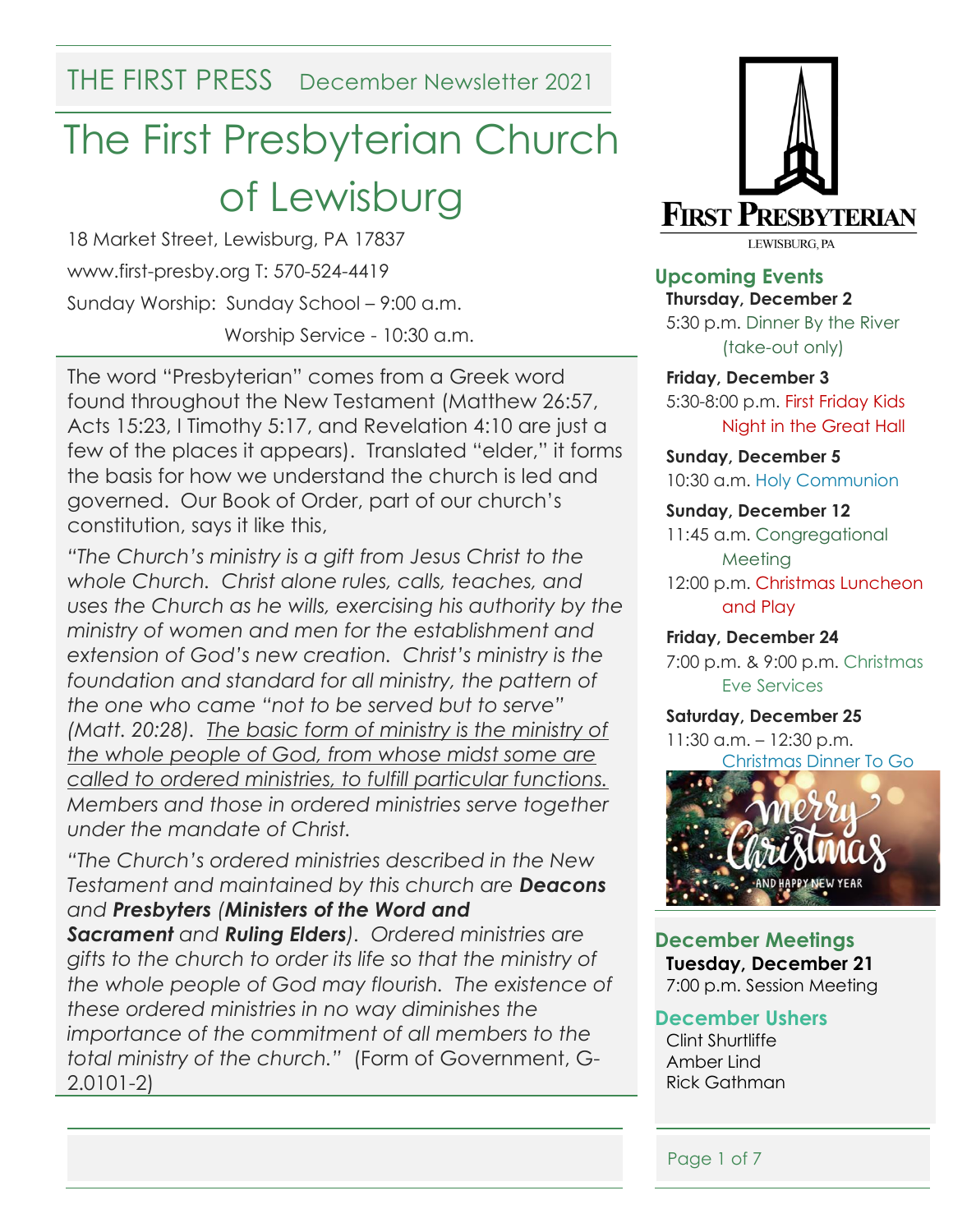For this reason, each year we elect members to lead our church – some for ordination to the offices of Deacon and Ruling Elder, and some to serve as Trustees. We trust these men and women to seek Jesus's will for this congregation, and to model Jesus's priorities and values as they make decisions about our services, our programs, and our resources.

Following worship on December 12<sup>th</sup>, we will hold a congregational meeting to elect the next classes of Deacons, Ruling Elders, and Trustees to three-year terms on those boards. Our Session's Nominating Committee does the work of asking God who among us has the gifts to, "fulfill these particular functions," and then asks those who do if they are willing and able to serve. That meeting will also include the Session's presentation of our 2022 annual budget. And that will be followed by our Christmas Luncheon and Program in the Great Hall – so plan to stay and enjoy all of it!

I ask that you be in prayer for our church – that those whom God calls will step forward in faith, and that God will make his vision for our mission and ministry clear in the year ahead. We are blessed, with much to enjoy, and much to do for the kingdom of God!

Peace to you,

Pastor Ryan

# **First Presbyterian Church Officers:**

#### **Term Expires 2022:**

Ryan Graver **Glenn Dobbs** Tom Rich Dave Shrom Ann Miller Randy Storm Kathy Storm Karen Ishii

#### **Term Expires 2023:**

Jessie Walsh Sally Vogel

#### **Session Deacons Trustees**

#### **Session Deacons Trustees**

Steve Mebius **Kristen Mebius** Bill Black Bonnie Troxell **Ann Roll Craig Harley** Victor Vogel Mancy Steckel Dan Wagner Kim Wagner

Marcia Thomas Amber Lind Katie Cavanagh



# **Let's Keep Coffee Hour Brewing!**

Volunteers are needed to ensure coffee hour continues every Sunday from 10:00– 10:30 a.m. Coffee and treats provided, or you can bake/buy your own. Please choose a date on the sign-up sheet located in the kitchen. Thank you!



All are welcome to join a women's Bible study in the Chapel on **Wednesday, December 1st at 10:00 a.m**. Everyone is asked to wear a mask. Led by Bea Heid. Future meeting dates and times will be decided.

Page 2 of 7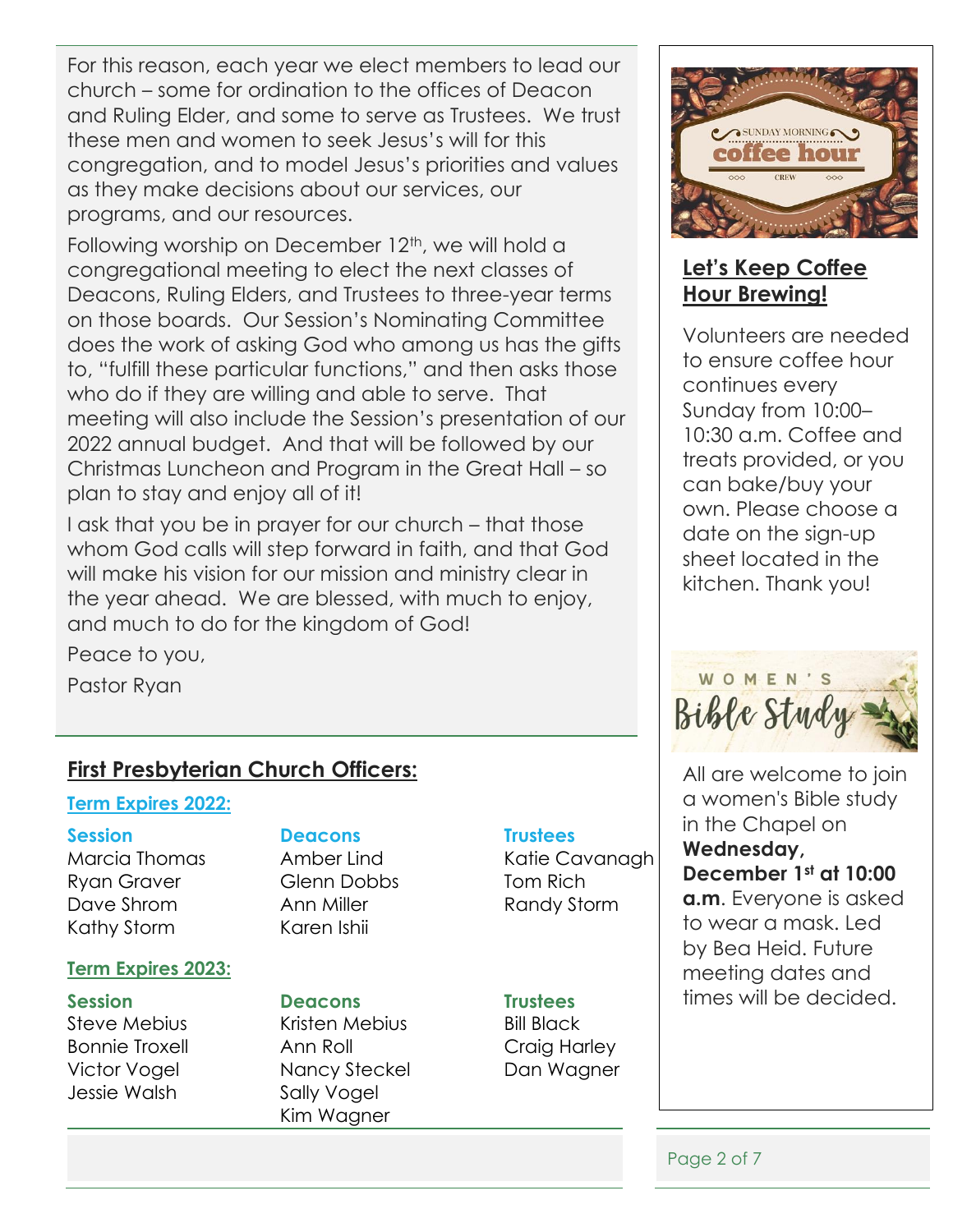# **Nominated Officers to be voted on Dec. 12th at the Congregational Meeting\*:**

#### **Term Expires 2024:**

**Session Deacons Trustees** Mark Temple **State State Janine Fisher** Ken Jusko

Paul Miller **Tom Neilson** 

*Alternates: Drew Wright (Session), Barb Taggart (Deacons)*

Nominating Committee Members: Craig Harley, Gene Heid, Karen Ishii, Ann Roll, Kathy Storm, Mary Kay Torretti

\*Votes will also be counted through mail-in ballots for those worshiping from home.

### **December Birthdays & Anniversaries**

#### **December Birthdays**

- 3 Erik Temple
- 4 David Han
- 6 Cole Temple
- 8 Jackie Wottrich
- 10 Gail Ross
- 16 Jim Friery, Kristen Mebius
- 18 Calvin Reif
- 20 Amy Tirpak
- 23 Marguerite Santorine
- 28 Brent Papson

### **December Anniversaries**

12 Kirk & Paige Kerstetter 18 Ben & Courtney Remmey 29 Rich & Amy Cooper, Dale & Mindy Lind



## **UPCOMING USHERS:**

January 2022 February 2022 March 2022 Bill Roll Bill Snyder Paul Miller Ann Roll **Dave Shrom** Richard Erdley Eric Schmidt Craig Harley Victor Vogel

\*If the month isn't convenient for you, let the Office know. If you will be absent one week, please find a substitute.

Page 3 of 7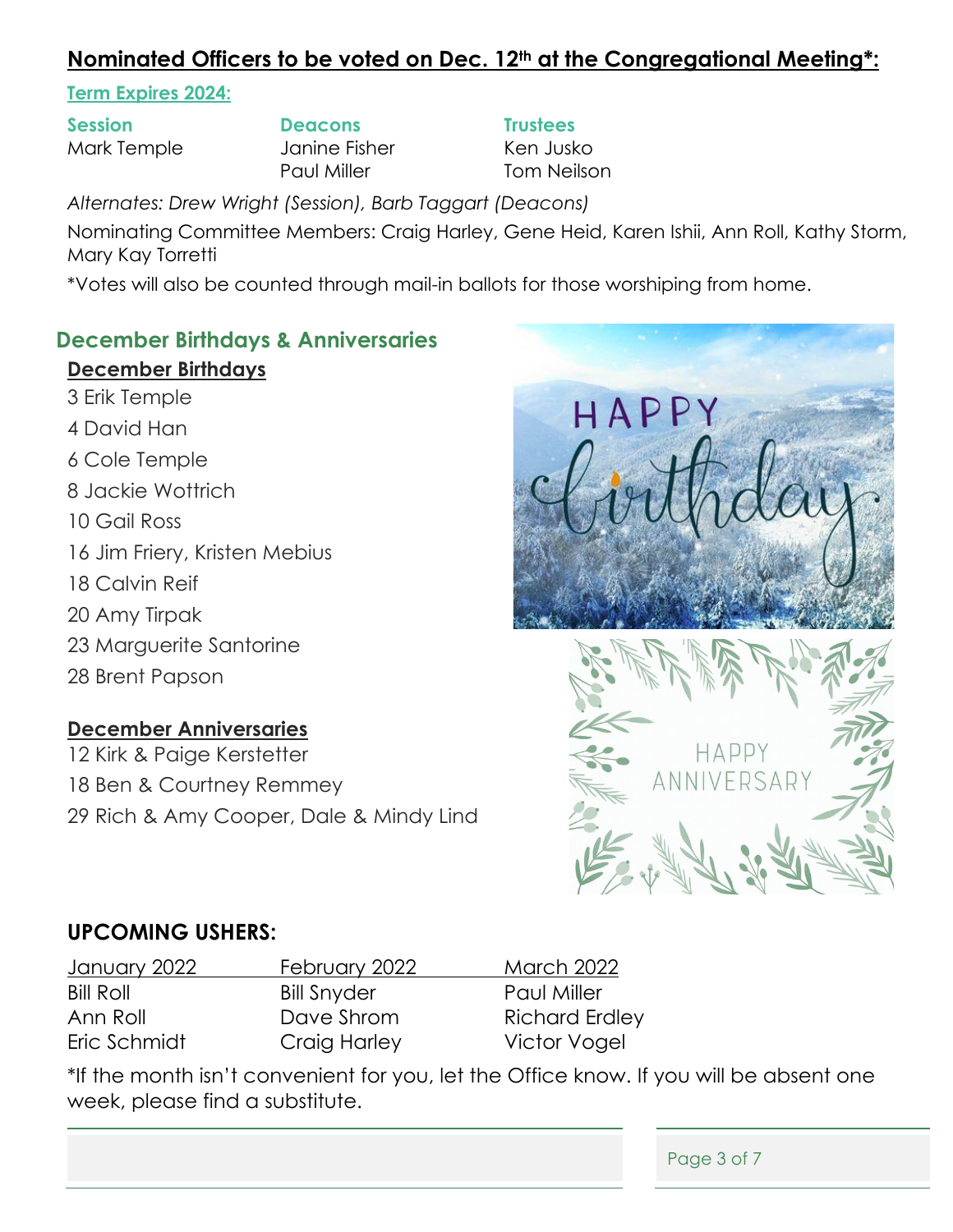# **It's time to order Christmas Poinsettias and Wreaths!**

Beginning on Sunday, December 12<sup>th</sup>, lovely Christmas poinsettias will adorn our sanctuary. A 5-7 bloom poinsettia plant costs \$12.00. Ordered poinsettias may be picked up following the Christmas Eve services.

Christmas wreaths will adorn our church doors during the Advent season. Six \$50.00 sponsors are needed to cover the cost of the wreaths.



Order forms can be found on the table at the east end of the narthex. To order a poinsettia or wreath, please include your payment along with the order form and place it in the offering plate or return it to the office by **Sunday, December 5th.** 



Join us **Sunday, December 12th** following worship and our congregational meeting for an all-church Christmas lunch and program. Everyone is invited to attend. Ham, salad, rolls, beverages, and place settings will be provided. Last names beginning with A-M are asked to bring a main dish casserole and last names beginning with N-Z are asked to bring a dessert to share. Please RSVP no later than Sunday, December 5<sup>th</sup> by contacting the office.

## **Saturday, December 25th from 11:30-12:30**

This year our annual Christmas dinner will be offered for pick-up or local delivery only on **Saturday, December 25th from 11:30 – 12:30.** Reservations for meals will be required and orders must be received by Tuesday, December 21<sup>st</sup>. If you would like to reserve a meal for pick-up or delivery, please call 570-524-4419 and



leave a message with your name, phone number and number of meals to reserve. Pick-up will be at the entrance on Cherry Alley behind the church. Masks are required as well as following social distancing guidelines. A sign-up sheet for donations and volunteers will be available in the narthex. Please consider volunteering your time or making a food or monetary donation to cover the supplies needed.

| Page 4 of 7 |  |
|-------------|--|
|-------------|--|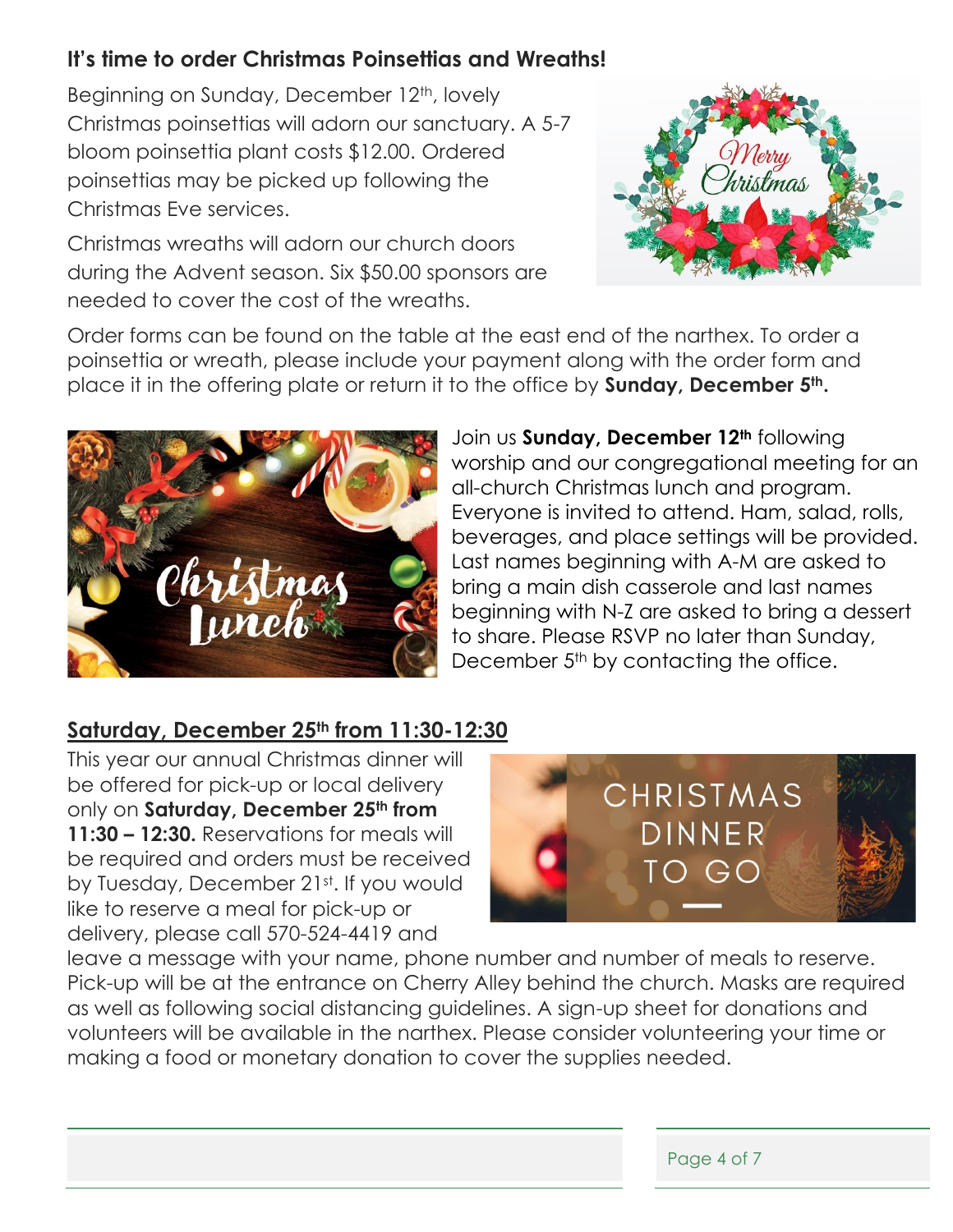# **Operation Christmas Child 2021**

Another National Collection Week is over and what a blessing that so many children around the world will be given the opportunity to hear about the love of God and be able to learn about Jesus. Each shoebox is a "Gospel



Opportunity" that is distributed through churches in over 100 countries around the world. Each child that receives a box also receives a booklet in their own language entitled, "The Greatest Gift of All", with colorful Bible stories.

The Lewisburg Drop-Off Location here at First Presbyterian Church collected 3036 shoeboxes that were transported via a very large tractor trailer provided by Keith Erdley and also driven by him. His Dad, Richard Erdley, was a star volunteer this year …watching over that truck, helping to load it along with several great volunteers from our congregation and riding down to the Central Drop-off Location at Emmanuel Bible Fellowship in Sunbury. (I am told by my Team Members down there that he also helped unload our shoeboxes from one truck to another.) Richard and Peg also stopped in most every day and helped us collect and pack boxes as needed. A huge thank you to the Erdley family.

Shoeboxes collected from our congregation totaled 103 and they were added to those at the Central Drop-Off. In turn they transported 20,780 shoeboxes collected from the five-county area to the Processing Center in Charlotte, NC. Thank you, everyone, for your participation.

Please pray for the safe arrival and distribution of all these gifts to children in many countries.

In His Service,

Alice Marquart, OCC Volunteer



A special thank you to Cathleen Stenglein and the amazing team of volunteers that prepared around 200 Thanksgiving meals – especially since they only had reservations for 127! The calls kept coming, and, amazingly, they didn't have to turn anyone away. What a blessing to our Church and community! Thank you to everyone for your donations of time, food, and extraordinary effort in making this meal a huge success!

Page 5 of 7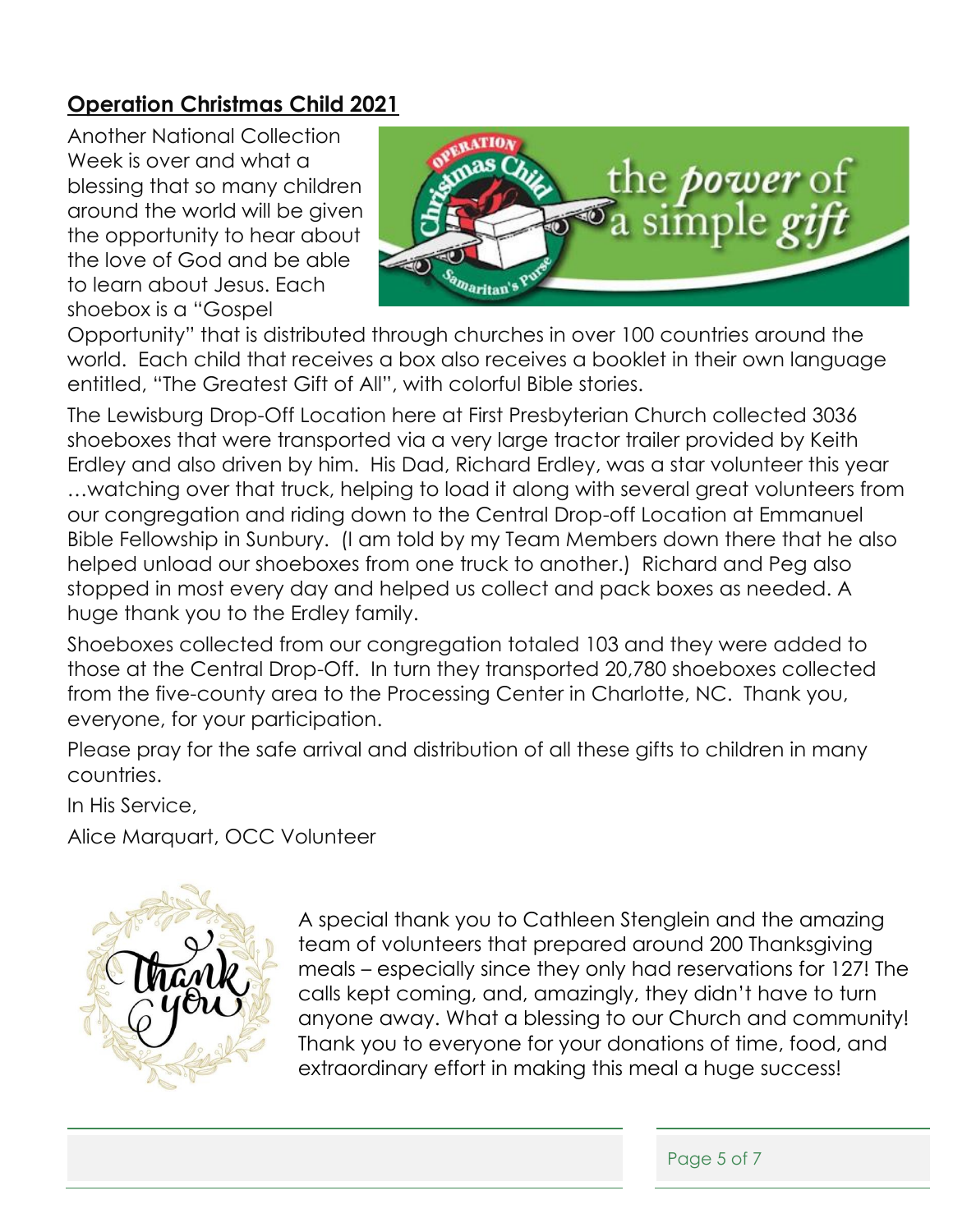

# **First Presby Kids News** DECEMBER 2021

*"The Lord himself will give you a sign. The virgin is going to have a baby. She will give birth to a son. And he will be called Immanuel." Isaiah 7:14* 

**It's Christmastime!** We have so many exciting things happening in December for the children of our congregation. We hope these events and activities will inspire a beautiful, thoughtful and purposeful Christmas season for your families!

**Sunday School, Nursery, and Kids Church** continue through the month of December, following our usual schedule:

9:00 – 10:00 Sunday school in the education wing

10:00 – 10:30 Coffee hour in the Great Hall

10:30 - Worship in the Sanctuary

\*There will be no Sunday school on Dec 26

**First Friday @ First Presby – December 3, 5:30-8:00!** Join us for a birthday celebration for the star of the Christmas season – Jesus Christ! Children age 3 through 5<sup>th</sup> grade are welcome. Kids will make Christmas ornaments, decorate the Great Hall, and play birthday games, all while learning about the real reason for the season. Pizza will be served for dinner. Volunteers are welcome!



**Congregational Christmas Luncheon - Sunday, December 12** following the worship service and congregational meeting. All are invited to attend. Enjoy Christmas fellowship with our congregation and a touching Christmas program. More details to come.

**Christmas Eve Family Service - December 24 @ 7:00 p.m.** Our family-friendly worship service will set your heart on the true meaning of Christmas – the birth of Jesus Christ and the hope we have in Him.



# **Follow us on Facebook @ FirstPresbyLewisburgPA**

Corey Jusko Director of Children's Ministry [firstpresbykids@gmail.com](mailto:firstpresbykids@gmail.com)

Page 6 of 7